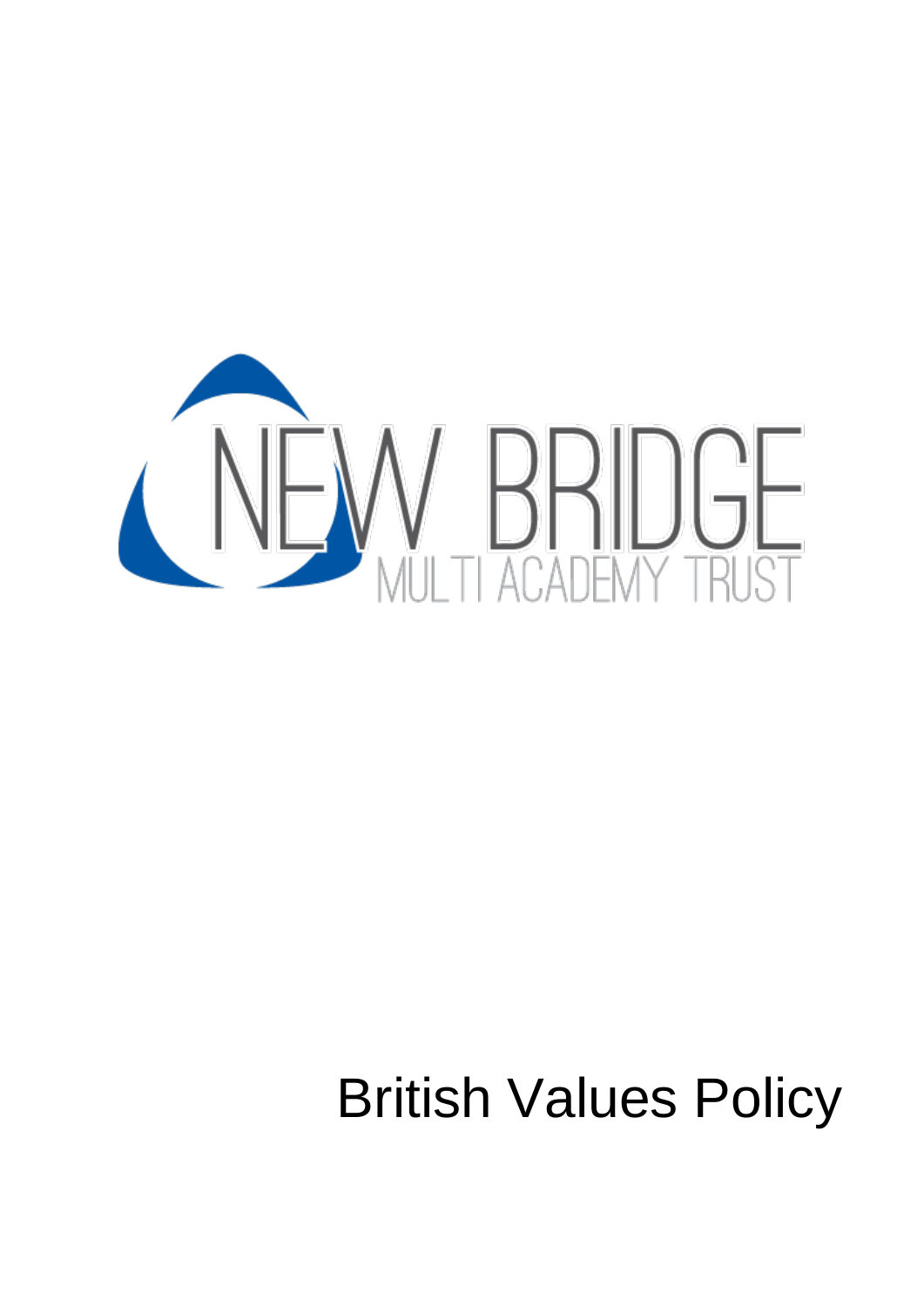| <b>Document Control Information</b>      |                                          |                                                                                                                                                                                                                                            |                                                |                     |                                                        |
|------------------------------------------|------------------------------------------|--------------------------------------------------------------------------------------------------------------------------------------------------------------------------------------------------------------------------------------------|------------------------------------------------|---------------------|--------------------------------------------------------|
| British Values Policy, Issue 2, May 2019 |                                          |                                                                                                                                                                                                                                            |                                                |                     |                                                        |
| <b>Review Period</b><br>Annually         |                                          |                                                                                                                                                                                                                                            | <b>Review Committee</b><br><b>MAT Trustees</b> |                     |                                                        |
| <b>Revision History</b>                  |                                          |                                                                                                                                                                                                                                            |                                                |                     |                                                        |
| <b>Author</b>                            | <b>Summary of changes</b>                |                                                                                                                                                                                                                                            |                                                | <b>Issue</b>        | <b>Date Authorised</b>                                 |
| R Righini<br>S Miah                      | New Policy<br>Policy review - no changes |                                                                                                                                                                                                                                            |                                                | 1<br>$\overline{2}$ | 31 <sup>st</sup> May 2018<br>31 <sup>st</sup> May 2019 |
| <b>Authorisation</b>                     |                                          |                                                                                                                                                                                                                                            |                                                |                     |                                                        |
| <b>Approved By:</b>                      |                                          | <b>Trustees</b>                                                                                                                                                                                                                            |                                                |                     |                                                        |
| Date Approved:                           |                                          | 31/05/2019                                                                                                                                                                                                                                 |                                                |                     |                                                        |
| Date of Next review:                     |                                          | 31/05/2020                                                                                                                                                                                                                                 |                                                |                     |                                                        |
| Document Owner &<br><b>Reviewer:</b>     |                                          | <b>Equalities Director</b>                                                                                                                                                                                                                 |                                                |                     |                                                        |
| <b>Equality Impact</b>                   |                                          |                                                                                                                                                                                                                                            |                                                |                     |                                                        |
| <b>Statement</b>                         |                                          | We welcome feedback on this document and the way it<br>operates. We are interested to know of any possible or actual<br>adverse impact that may affect any groups in respect of any of<br>the Equality Act 2010 protected characteristics. |                                                |                     |                                                        |
|                                          |                                          | The person responsible for equality impact assessment for<br>this document is the Director of Equality and Diversity.                                                                                                                      |                                                |                     |                                                        |
| <b>Screening</b>                         |                                          | This document has been screened by the Equality Team and<br>the impact has been assessed as:                                                                                                                                               |                                                |                     |                                                        |
|                                          |                                          | Not applicable<br>$\square$ Low<br>$\Box$ Medium<br>$\Box$ High                                                                                                                                                                            |                                                |                     |                                                        |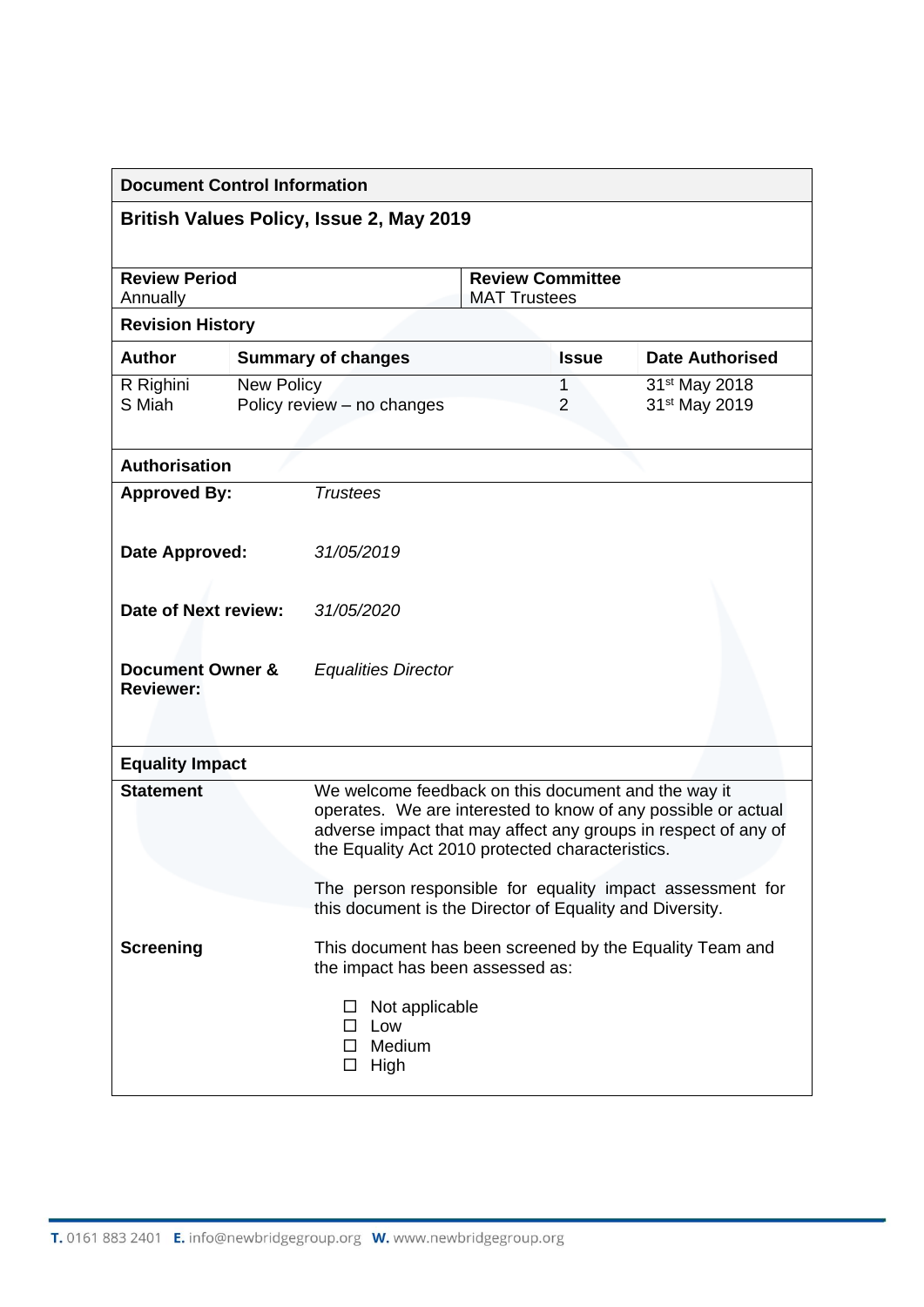## **Promotion of British values Across New Bridge Multi Academy Trust**

- 1. The government set out their definition of British values in the 2011 Prevent Strategy. These were reinforced in September 2014 due to events. These new regulations will sit alongside the requirements of the Equalities Act, which also applies to all types of school.
- 2. Schools will be expected to focus on, and be able to show, how our work with pupils is effective in embedding fundamental British values.
- 3. We agree with the Department for Education's five-part definition of British values:
	- a) democracy.
		- b) the rule of law.
		- c) individual liberty.
		- d) mutual respect.
		- e) tolerance of those of different faiths and beliefs.
- 4. Across the group all students will encounter these principles throughout everyday life. The curriculum is mapped in detail across the group. Listed below are some examples of how we promote these values in our organisational communities.

#### **Democracy**

- 5. Pupil voice is significant in regards to life at all our Academies. Our pupil elected council plays a strong role in our group. They are elected by their class peers and are involved in making the Academy a better place to learn. Pupils have a great amount of input in regards to what and how they learn, which promotes pupil voice.
- 6. A pupil questionnaire is also conducted once per year. The group uses the PASS (Pupil Attitudes to Self and School) system. This enables us to act on the views of the young people and to also compare our organisation with a national dataset.

#### **The Rule of Law**

- 7. Our pupils will encounter rules and laws throughout their entire lives. We want our pupils to understand that whether these laws govern the class, the organisation, the neighbourhood or the country, they are set for good reasons and must be adhered to.
- 8. This understanding of the importance of rules will be consistently reinforced through assemblies and our curriculum. The involvement of our pupils in the creation of rules helps them to understand the reasons behind the rules and the consequences if they are broken. Throughout the curriculum, we allow opportunity to debate and discuss the reasons for laws so that children can recognise the importance of these for their own protection. Throughout the year we welcome visits from members of the wider community including police, war veterans, the fire brigade and many more. We believe that clear explanations and real life stories emphasise the importance of the rule of law for our pupils.

#### **Individual Liberty**

9. We invest a great deal of time in creating a positive culture in our organisations, so that children are in a safe environment where choices and freedoms are encouraged. In lessons, learning tasks are often left for the child to decide upon. We encourage children to choose the task that will challenge them, giving them more freedom to determine their own learning. We offer a range of clubs which pupils have the freedom to choose from, based on their interests. Through our E-Safety policy we educate children on their rights and personal freedoms as well as supporting them in recognising how to exercise these freedoms safely. We believe that valuing choice